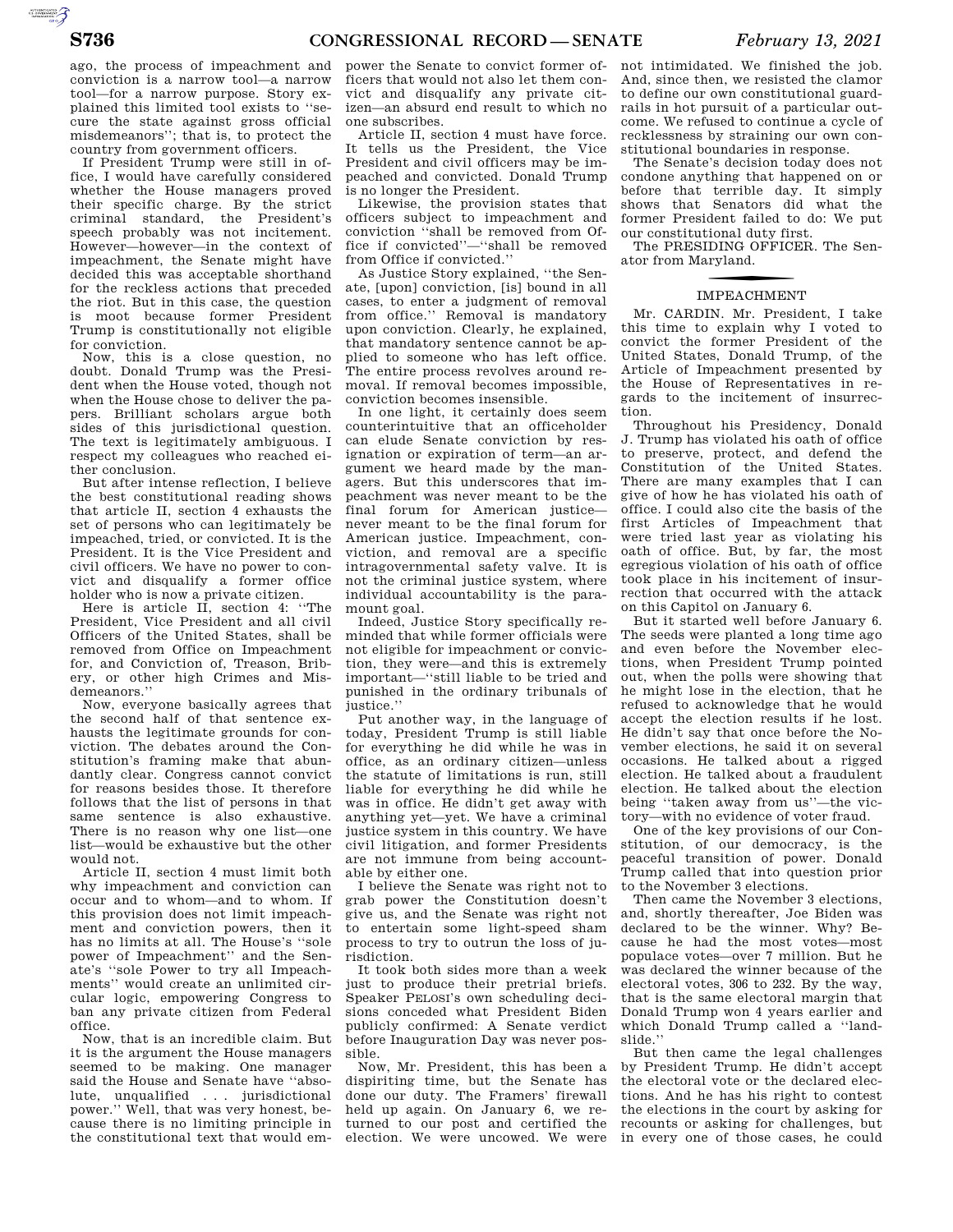not establish widespread fraud that would have changed the results in any one of the States, let alone enough electoral vote changes to change the outcome of the election.

But did he stop after he was denied relief in all of those legal challenges? The answer is no. He further contested by trying to inappropriately interfere with State election officials and State public officials, urging them to take action to change the certification results.

Now, we have many examples that during this period of time he was talking about a fraudulent election, a stolen election, all the different things about raising questions as to the legitimacy of the voices of people of this Nation. We have so many examples of his interference, but we actually have the tape of his conversation with the Georgia secretary of state that we all heard and heard how the President tried to intimidate and threaten the secretary of state of Georgia in order to change the certified election results from the votes of the people of Georgia—clear examples of how President Trump violated his oath of office to protect and defend the Constitution of the United States.

But that wasn't the end of it. He went to his Department of Justice believing the Department of Justice is his Department of Justice, not the Department of Justice of the United States of America. Now, let's remember that the Department of Justice had found no widespread corruption. In fact, they had determined this was one of the freest elections and one of the least problem elections that we have had. It didn't stop President Trump from trying to intimidate and order his Department of Justice to conduct an additional investigation to find fraud to overturn the will of the people—once again, violating his oath to protect and defend the Constitution of the United States.

He continued to do this, contrary to his constitutional obligations. ''Corrupt election,'' ''stop the steal,'' ''rigged elections,'' ''tremendous fraud''—all words that he used after the November 3 election. He knew what he was saying was a lie. He knew there was no widespread fraud, but he continued to use the Office of the Presidency and his voice to promote the big lie, and he knew his followers would believe it. He knew he could convince his loyal followers to believe that this was a rigged election—a stolen election again, compromising our democracy and the will of the people to determine who our leaders are. And he knew his followers would be motivated to action because he knew he could motivate his followers.

He put himself before the Nation and before his responsibilities as President of the United States. He put his own self-interest above his responsibilities under the Constitution of the United States and to the people of this Nation.

And then he summoned his loyal following to Washington on January 6. He knew they would come. He knew dangerous people were in the group. He knew the Proud Boys were there, to which he had directly said: ''Stand back and stand by.'' He knew that they were ready for violent action.

And then he incited the mob to action on January 6. We know the words that he used. We saw the videos as part of the record of the impeachment trial. ''We will never surrender,'' ''we will never concede,'' ''we will stop the steal,'' ''stolen election''—all words that he had been using during the entire 2020 election cycle, particularly when he thought he was going to lose.

But the most damning part of the President's violation of his oath of office—the most serious part—is what he did and did not do after seeing the violence erupt in the United States Capitol. After the Capitol was penetrated, after we saw the violence being committed, where we knew that the Members of Congress were in danger, the Vice President of the United States was in danger, the people that work here were in danger, all the people that were in the Capitol legitimately were in danger—we all saw that—and the President of the United States knew that, and he did nothing to stop the violence. He could have called off his loyalists and told them to get out of the Capitol. He didn't do that. He could have sent in the National Guard in order to protect us. He didn't do that. And he never condemned the participants in this mob in penetrating the Capitol for what they did.

I am going to sort of summarize my feeling about that by agreeing with Representative LIZ CHENEY, the House Republican caucus chair, who said it on the floor of the House. Let me just quote her statement:

The President of the United States summoned this mob, assembled this mob, and lit the flame of this attack. Everything that followed was his doing. None of this would have happened without the President. The President could have immediately and forcefully intervened to stop the violence. He did not. There has never been a greater betrayal by a President of the United States of his office and his oath to the Constitution.

I agree with that. President Trump violated his oath of office to protect and defend the Constitution of the United States. He violated that.

But let's take a look at what he did do after knowing the violence that occurred—his tweet of 2:24 p.m. Now, this is after the Vice President had been removed from presiding in the Chamber, after he knew the violence that was taking place in the Capitol of the United States. He was aware of all that. He knew that we had shut down the operations of the House and the Senate, that there was violence taking place within the Capitol, and that his Vice President was the target of that attack. And what he tweeted at 2:24 p.m.—I am quoting the President: ''Mike Pence didn't have the courage to do what should have been done to protect our country.'' He inflamed the group even more to violence after he

knew that it was a violent circumstance.

He had known violence had taken place, and we heard put into the record of the impeachment trial today Congresswoman Beutler's report of Majority Leader MCCARTHY's conversation, which, again, is during this period of time. Here we are. The Republican leader of the House of Representatives gets the President on the phone. He says: Mr. President, we are being attacked. My office is being broken into. We need help. Send the Guard. Take care of us.

And then President Trump said something like: Well, it is not my supporters. It is some leftwing group.

And Leader MCCARTHY said: No, Mr. President, these are your supporters who are doing this.

And what did the leader say? What did the President say? I guess, KEVIN, these people are more upset about the election than you are.

Here we have the Members of Congress in harm's way, and the President is talking about the support for those who are causing the violence and putting his own interest above the safety of the people whom he is sworn to protect as our Commander in Chief.

And then, at the end of the day, about 6 o'clock, he sends out a tweet that really sums up his feelings about what these people were doing. Now, these are people who came into the Capitol. They killed people. They hurt people. They stole property. They damaged property. They invaded the Capitol of the United States. They hurt law enforcement officers. They hurt all of us. They hurt our democracy. So how does the President sum up the day? His tweet:

These are the things that happen when a sacred landslide victory is so victory is so unceremoniously and viciously stripped away from great patriots who have been badly & unfairly treated for so long. Go home with love & in peace. Remember this day forever!

He was repeating the big lie and saying the day was a day of celebration when it was one of the bleakest days, dark days in the history of our Nation. That is what President Trump did, rather than bringing in the National Guard, rather than telling his people to go home, rather than being concerned about the safety of the Vice President and the Members of Congress as the President of the United States should have been doing.

He violated his oath of office over and over and over again—a pattern of practice that we have seen for so long. It clearly establishes that he incited an insurrection against our country—that the facts included as a basis for the Article of Impeachment brought to us by the House of Representatives have been proven.

The purpose of impeachment is not just the accountability for the President but also to protect our Constitution and to make sure this conduct never happens again. No one is above